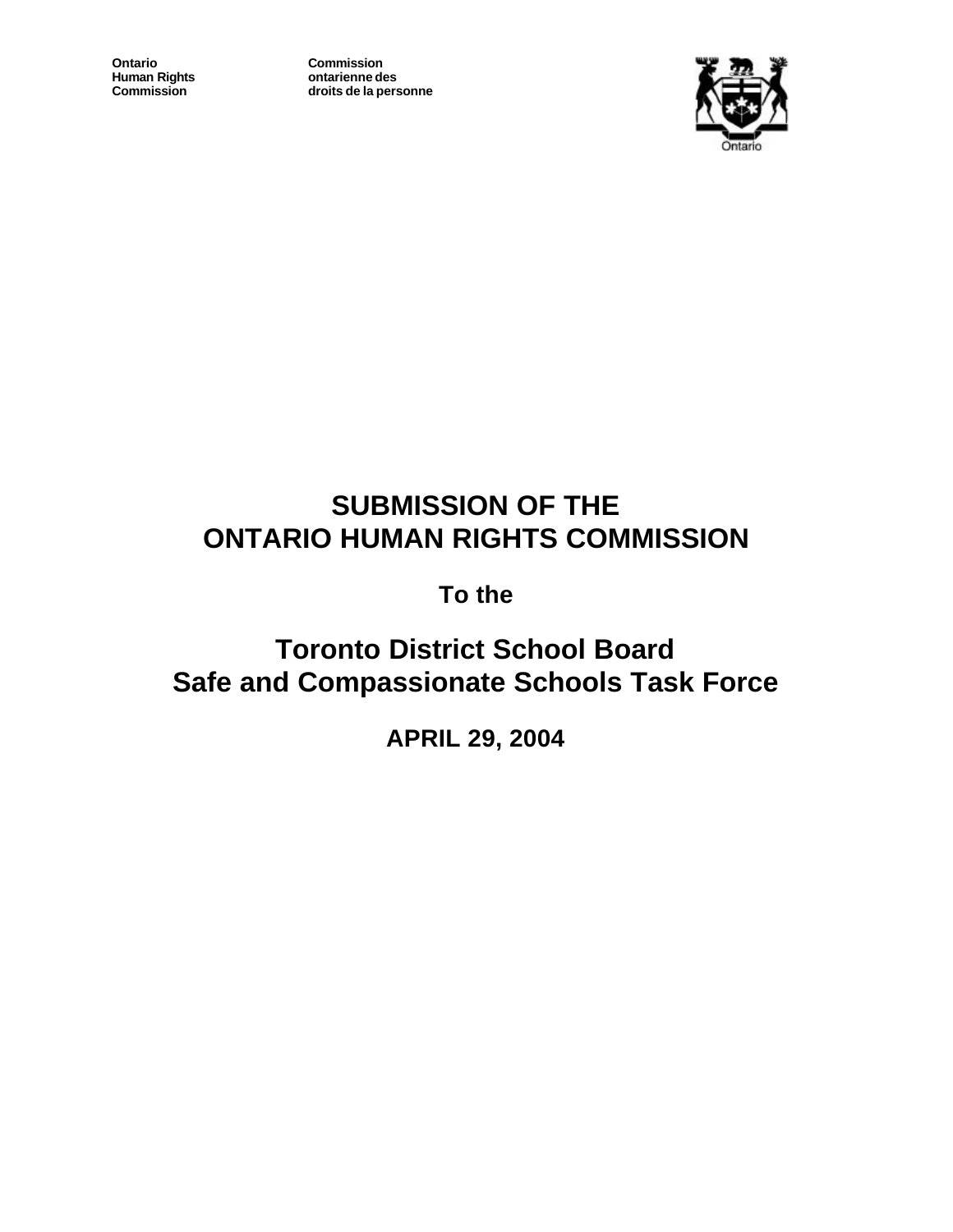# **TABLE OF CONTENTS**

| DISPROPORTIONATE IMPACT OF 'ZERO TOLERANCE' DISCIPLINE4 |           |
|---------------------------------------------------------|-----------|
|                                                         |           |
|                                                         |           |
|                                                         |           |
|                                                         |           |
|                                                         |           |
|                                                         |           |
|                                                         | <b>10</b> |
|                                                         | .10       |
|                                                         | <b>10</b> |
|                                                         | 12        |
|                                                         | 12        |
|                                                         |           |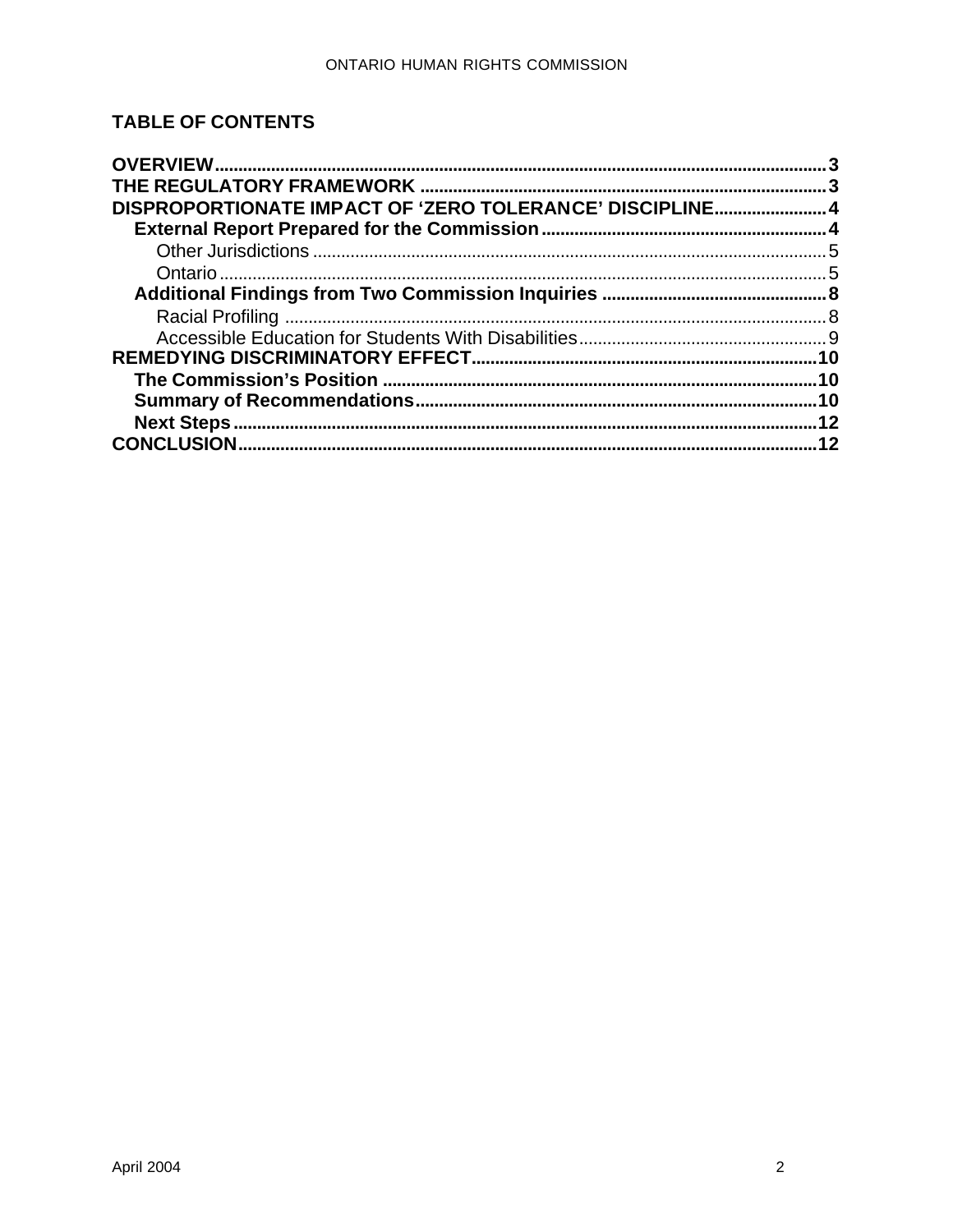## **OVERVIEW**

The Commission is pleased to have the opportunity to make this public submission to the Toronto District School Board's *Safe and Compassionate Schools Task Force*. The Commission makes this submission in accordance with its previously stated intent to examine the concern that the *Safe Schools Act* and related school board policies are having a discriminatory effect on racialized students and students with disabilities.

The discriminatory effect of safe school legislation and policies was a prominent concern raised during the course of two recent public inquiries undertaken by the Commission and set out in the Commission's reports entitled: *The Opportunity to*  Succeed: Achieving Barrier-free Education for Students with Disabilities,<sup>1</sup> and Paying *the Price: The Human Cost of Racial Profiling*. 2

The Commission believes that the stated purposes of the *Safe Schools Act* and Regulations and related school board policies – to promote respect, non-violent conflict resolution and the safety of people in schools – are reasonable and *bona fide* and of paramount importance.

At the same time, the Commission believes there is cause for concern, based on written and verbal submissions received during its two public inquiries noted above, based on findings from an external report prepared for the Commission entitled *The Ontario Safe*  Schools Act: School Discipline and Discrimination (the "External Report"),<sup>3</sup> as well as allegations raised directly with the Commission, that the application of the *Safe Schools*  Act and at least some school board policies, such as the TDSB's Safe Schools Policy<sup>4</sup>, are having, or are at risk of having, a discriminatory effect on racialized students and students with disabilities.

# **THE REGULATORY FRAMEWORK**

In 2001, the Ontario Legislature passed the *Safe Schools Act*, which gave force to the provincial Code of Conduct and provided principals, teachers, and school boards with more authority to suspend and expel students and involve the police. The *Safe Schools Act* specifies infractions which require mandatory suspensions, expulsions and police involvement. It also permits school board policies to add infractions for which suspensions or expulsions are either mandatory or discretionary.

The *Safe Schools Act* and Regulations<sup>5</sup> provide that the suspension or expulsion of a student is not mandatory if (a) the pupil does not have the ability to control his or her

 1 *The Opportunity to Succeed: Achieving Barrier-free Education for Students with Disabilities*. Consultation Report, Ontario Human Rights Commission 2003.<br>2 Devine the Price: The Uuman Ceat of Regial Profiling Inquiry

*Paying the Price: The Human Cost of Racial Profiling*. Inquiry Report,

<sup>3</sup> *The Ontario Safe Schools Act: School Discipline and Discrimination*. External report prepared by Ken Bhattacharjee, human rights consultant, for the Ontario Human Rights Commission (2004).<br><sup>4</sup> Toronto District School Board Policy P.051 SCH: Safe Schools

<sup>&</sup>lt;sup>5</sup> Ontario Regulation 37/01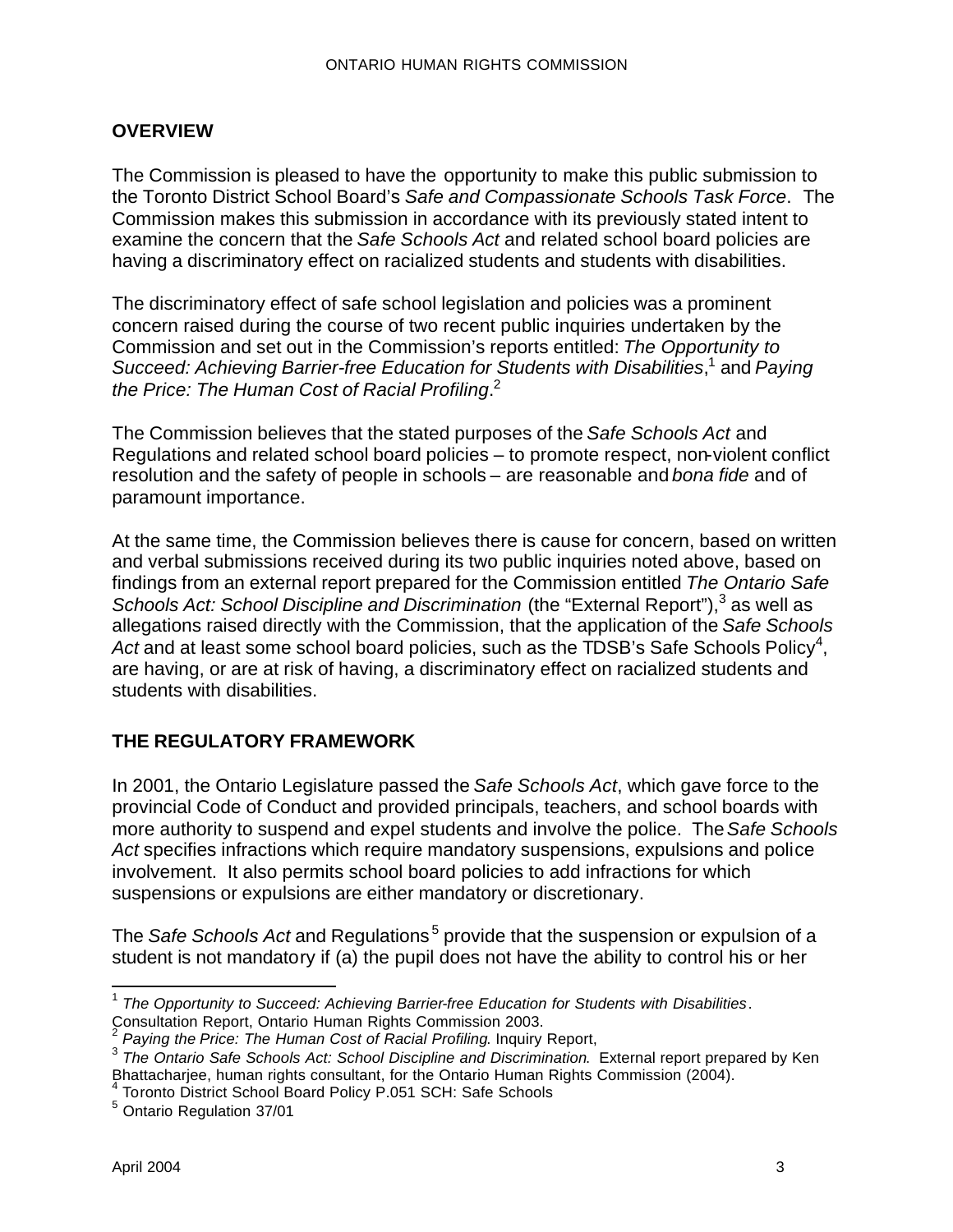behaviour; (b) the pupil does not have the ability to understand the foreseeable consequences of his or her behaviour; or (c) the pupil's continuing presence in the school does not create an unacceptable risk to the safety of any person. However, the administrator of discipline retains the discretion to suspend or expel in these circumstances. As well, the *Act* does not recognize disability and the duty to accommodate as a mitigating factor.

The *Safe Schools Act* also provides that the Minister of Education may require school boards to establish and maintain specified courses and services for students who are suspended and expelled. In addition, the *Act* states that the Minister may establish one or more programs ("strict discipline" programs) for students on full expulsion<sup>6</sup> to prepare them to return to school. The Ministry has established strict discipline programs for students on full expulsion. The Ministry has not required school boards to establish courses and services for suspended students and students on limited expulsion.<sup>7</sup>

The *Safe Schools Act* obligated school boards to implement policies, guidelines and procedures in accordance with the *Act*. The Toronto District School Board (TDSB), for example, adopted its Safe Schools Foundation Statement Policy that included a "zero tolerance" component in June 1999 and revised it in May 2000. $^8\,$  The TDSB also adopted a *Code of Conduct* in April 2002, which outlines infractions for mandatory or discretionary expulsion.

## **DISPROPORTIONATE IMPACT OF 'ZERO TOLERANCE' DISCIPLINE**

## **External Report Prepared for the Commission**

The External Report prepared for the Commission finds that in Toronto and other parts of Ontario there is a strong perception, which is supported by some independent evidence, that the *Safe Schools Act* and related school board policies are having a disproportionate impact on racial minority students, particularly Black students, and students with disabilities.

In addition to reviewing the legal framework for applying discipline in schools in Ontario, the External Report looks at research and practices in other jurisdictions, including the United States, Britain and Nova Scotia. It then presents independent findings from Ontario including: a study on racial minority students' perceptions of disciplinary practices; interviews with forty-two individuals, among them lawyers, school board trustees and superintendents, teachers, principals, students, youth leaders, community and social workers, youth workers, academics, policy analysts, consultants, medical experts, and journalists, who are knowledgeable about school discipline and its impact on racial minority students or students with disabilities.

<sup>&</sup>lt;u>e</u><br>
<sup>6</sup> "Full" expulsion means expulsion from all (publicly funded) schools in the province.

 $7$  A suspension is for up to twenty days. A limited expulsion is twenty-one days to one year.

<sup>&</sup>lt;sup>8</sup> Supra, note 4.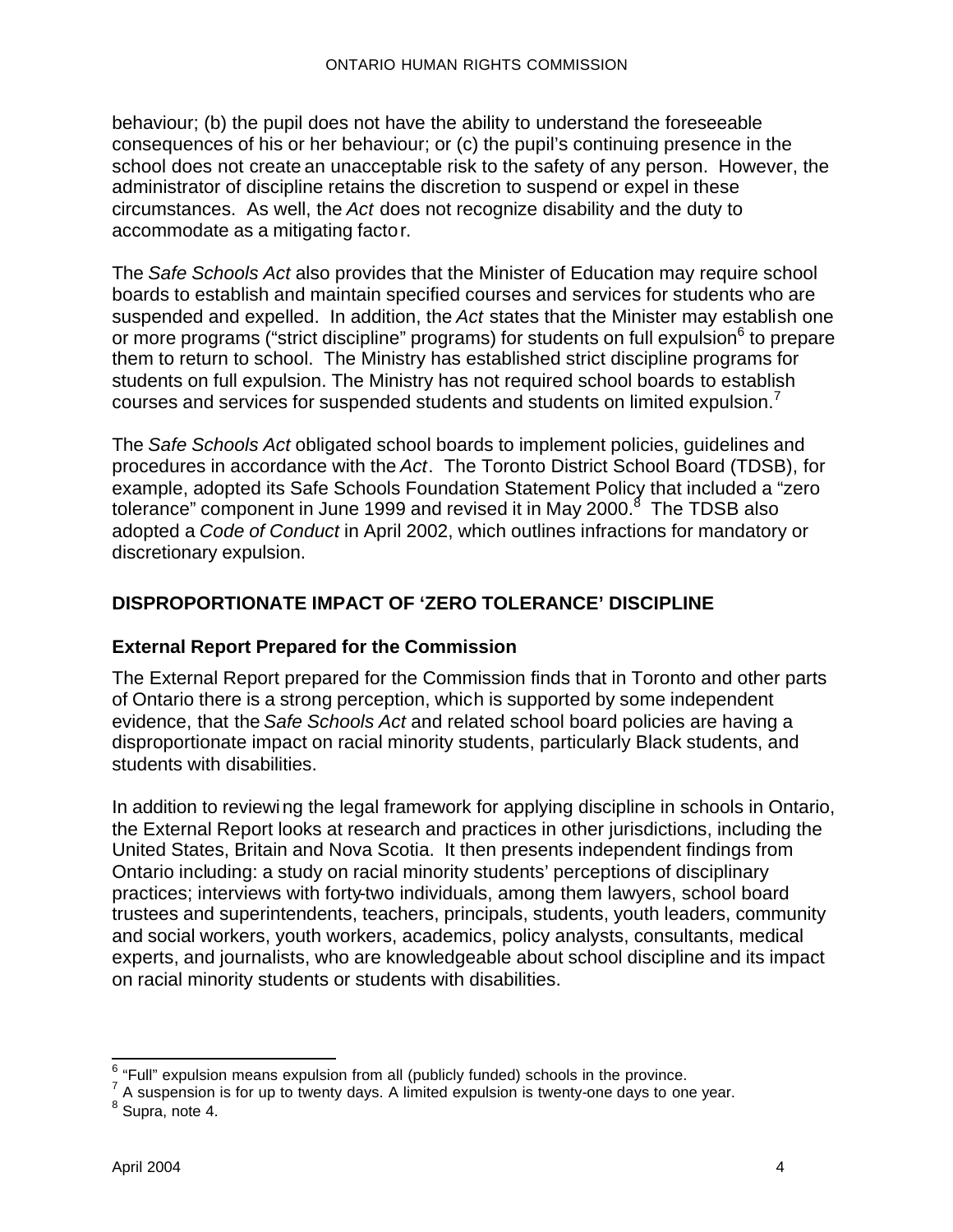Though the External Report looked at other school boards in Ontario, the Report highlights the discipline policies and practices of the Toronto District School Board, which reports to be the largest school board in Canada and one of the most diverse and multicultural education systems in the world.

#### **OTHER JURISDICTIONS**

In the United States, the most comprehensive national report on 'zero tolerance' and disciplinary policies in the U.S. education system is the Harvard University report, *Opportunities Suspended: The Devastating Consequences of Zero Tolerance and*  School Discipline Policies.<sup>9</sup> The report found that several decades of research and analysis of data on school discipline show that students of colour and children with special needs are disproportionately impacted by school discipline policies. The report also cites evidence to make the following points about the application of 'zero tolerance': it conflicts with the healthy developmental needs of children, particularly students at-risk; there are long-term detrimental consequences for the child; there is a need for high quality alternative education programs; there is increased criminalization of children; it has not reduced violence or increased safety in schools; and some schools are defying the status quo by creating a safe environment with a low number of disciplinary referrals.

In the United Kingdom, there is also some research showing that Black students, particularly of Caribbean origin, are disproportionately impacted by the application of discipline in schools.<sup>10</sup>

Empirical research from Nova Scotia released in 1994 also demonstrates that Black students were being disproportionately impacted by the application of suspensions.<sup>11</sup> In 1999, the Government of Nova Scotia had considered adopting a 'zero tolerance' school discipline policy,  $12$  but unlike Ontario, they later rejected doing so as their School Conduct Committee found such policies affect a disproportionate number of poor, minority and special needs students.<sup>13</sup>

#### **ONTARIO**

In Ontario, there does not appear to be any data collection on the race of students disciplined that might have gauged the discriminatory effect of 'zero tolerance'

 $\overline{\phantom{a}}$ 9 The Advancement Project and the Civil Rights Project, *Opportunities Suspended: The Devastating Consequences of Zero Tolerance and School Discipline Policies* (Boston: Harvard University, 2000).

<sup>10</sup> Appiah L. and N. Chunilal*, Examining School Exclusions and the Race Factor* (London: The Runnymede Trust, 1999), 2. Also see, Commission for Racial Equality, *Exclusion from School and Racial Equality: A Good Practice Guide* (London: 1997), 3.

<sup>11</sup> *BLAC Report on Education: Redressing Inequality-Empowering* Black *Learners*, vol. 1 (Halifax: Black Learners Advisory Committee, 1994).

<sup>12</sup> *John Hamm's Plan for Nova Scotia: Strong Leadership… a clear course* (Halifax: Nova Scotia Progressive Conservative Party, 1999), 25.

<sup>&</sup>lt;sup>13</sup> School Code of Conduct Committee, *Report on School Conduct Code*, December 2000, 1, 9. Also see, A. Power, *Rethinking Zero Tolerance: Beyond the Quick Fix*, Paper Presented at the 2<sup>nd</sup> Annual Human Rights Symposium: Focus on Racial Discrimination, Osgoode Hall Law School Professional Development Program, 23 May 2003, 1.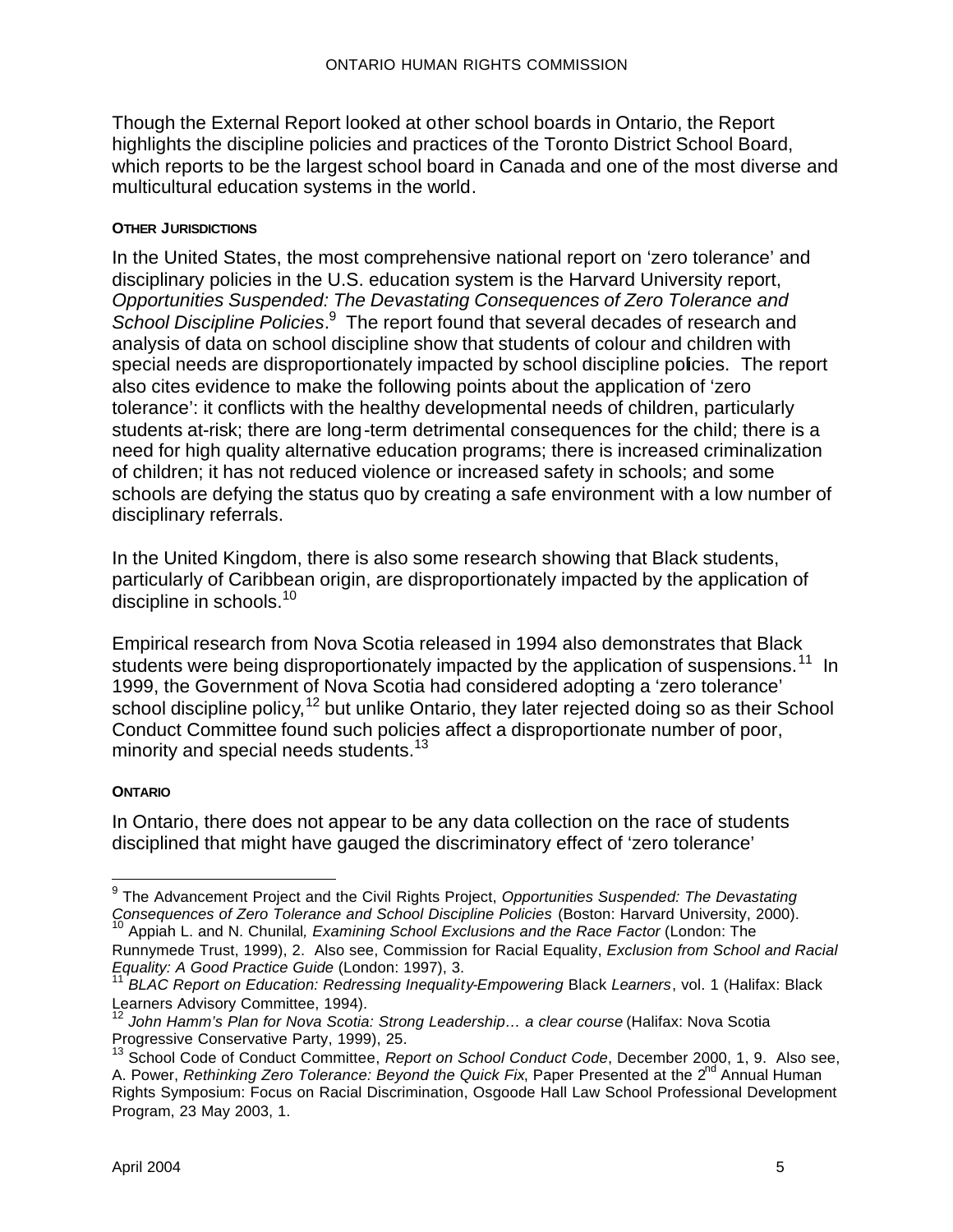legislation and policies. And, although very little statistical research has been conducted on this matter, the authors of the study *Racial and Ethnic Minority High School Students' Perceptions of School Disciplinary Practices: A Look at Some Canadian Findings* conclude that the perception of racial profiling in the school system must be addressed because it is "a psychological reality for students which undoubtedly impacts on their schooling experience." <sup>14</sup>

The External Report prepared for the Commission found that strong perceptions and experiences exist in many different circles that the *Safe Schools Act* and related school board policies on discipline are having a discriminatory effect on racialized students and students with disabilities, and that these perceptions and experiences have been reported to the Ministry of Education, schools boards and the Commission.

The general observation is that discipline policies have always had a discriminatory effect on Black students, but the *Act* and "zero tolerance" policies have made the problem much worse, with front-line workers reporting significantly higher numbers of racialized students and students with disabilities being suspended and expelled.

Specifically, there is a perception that students from certain racial groups, particularly Black, Tamil, Aboriginal and Latino students, are treated more harshly than other students in the application of discipline for the same offence. There is also some suggestion that a discriminatory effect on Black students may be the result of suspensions for more "subjective" offences, such as being disrespectful or questioning authority, where there is greater leeway for racial stereotyping and bias to enter into the decision-making process.

Studies done in Toronto over the last two decades show that systemic factors result in Black students being disproportionately streamed into basic level and special needs classes, leaving school earlier and dropping out in disproportionate numbers.<sup>15</sup> Views were expressed that these same systemic factors also lead to a discriminatory effect in the area of suspensions and expulsions.

Views were also held that the *Safe Schools Act* and *Regulations* entrench a failure to accommodate and provide principals and school boards with the means to exclude

 $\overline{\phantom{a}}$ <sup>14</sup> M.D. Ruck & S. Wortley, "Racial and Ethnic Minority High School Perceptions of School Disciplinary Practices: A Look at Some Canadian Findings" (2002) 31(3) Journal of Youth and Adolescence 185 at 186,194.

<sup>15</sup> See e.g. Larter, S., Draffin, S., Power, M., & M. Cheng, *Identification, placement and review process: Parent's/Guardian's opinions (Report # 179)* (Toronto: The Board of Education for the City of Toronto, Information Services Division, 1986); Cheng, M., Tsuji, G., Yau, M., & S. Ziegler, *The every secondary student survey, Fall 1987 (Report # 191)* (Toronto: Research Section, Toronto Board of Education, 1989); Cheng, M., Yau, M., & S. Ziegler, *The 1991 every secondary student survey, part II: Detailed profiles of Toronto's secondary school students (Report #204)* (Toronto: Research Services, Toronto Board of Education, 1993); Dei, G., Mazzuca, J., McIsaac E., & R. Campbell, *Drop-Out or Push Out? The Dynamics of* Black *Students Disengagement from School* (Toronto: University of Toronto Press, 1995); Braithwaite K. & C. James (eds.), *Educating African Canadians* (Toronto: James Lorimer, 1996); Dei, G., Mazzuca J., McIsaac, E., & J. Zine, *Reconstructing "Drop-Out": A Critical Ethnography of the Dynamics of*  Black *Students Disengagement from School* (Toronto: University of Toronto Press, 1997).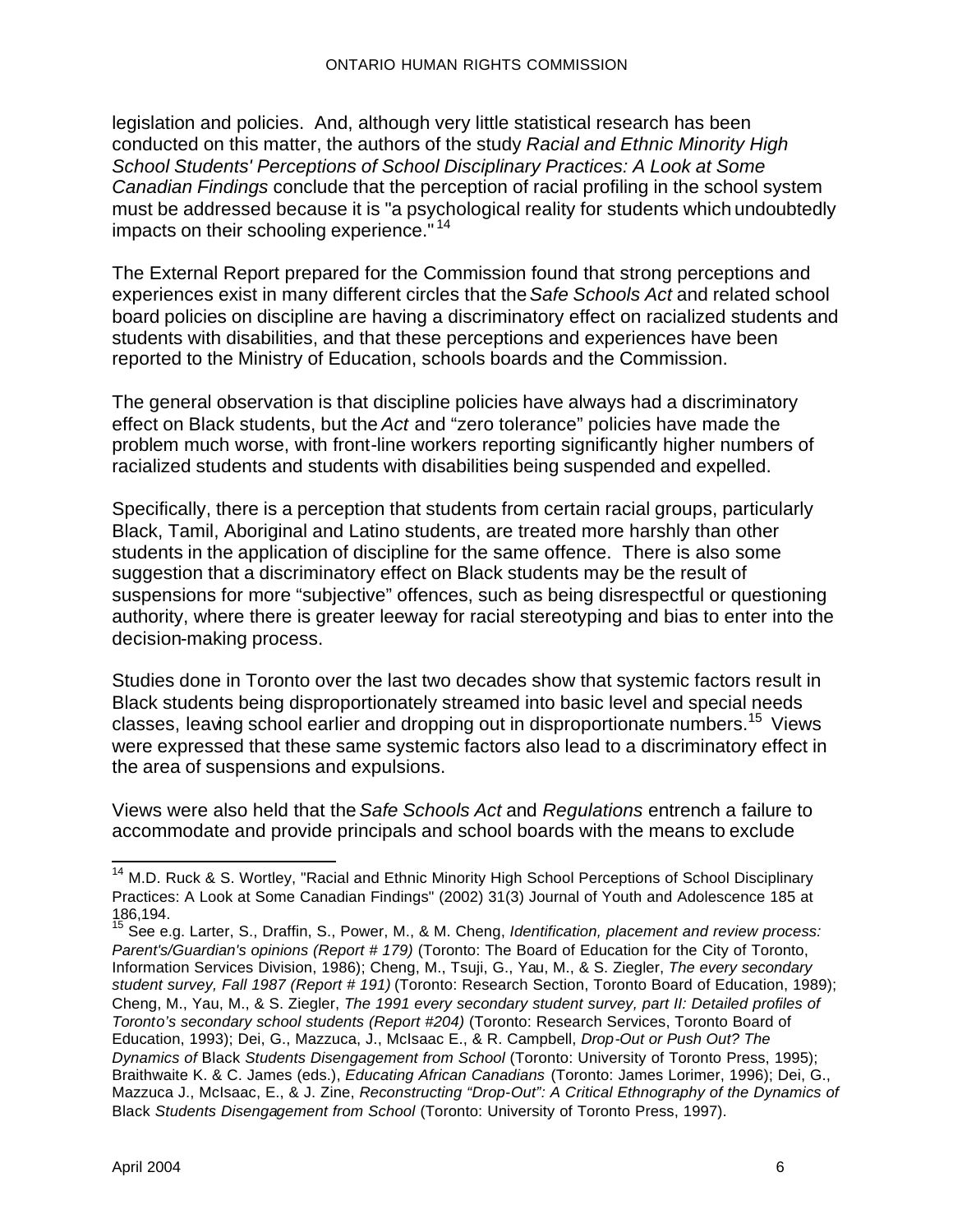students with disabilities, particularly students with learning disabilities and/or behavioural problems, through the use of suspensions and expulsions.

An Ontario Ministry of Education draft document, Special Education Monograph No. 5, *Guidelines for the Implementation of the Ministry of Education and Training's Violence-Free Schools Policy with respect to Exceptional Pupils and Others with Special Needs*, shows that the government has been aware since at least 1997 that the use of suspensions and expulsions in schools may have a disproportionate effect on students with disabilities. Furthermore, the Monograph clearly states that if students with disabilities are not accommodated, the disproportionate impact may be viewed as discrimination.

Some of the Toronto studies referred to above also show that Black students are disproportionately represented in special needs classes.<sup>16</sup> An inference was made that suspensions and expulsions would impact more heavily on racialized students in special needs classes. Moreover, other factors such as poverty and immigrant/refugee status may further compound the effect.

It was also reported that students who are suspended and expelled are having difficulty accessing alternative education services due to the failure of schools to provide homework, the absence of programs in certain geographical areas, and the limited capacity of these programs. And, there are no alternative programs for students in junior kindergarten to grade six.

The failure of the *Safe Schools Act* to incorporate an Aboriginal perspective, such as collective decision-making and community response, was also identified as evidence of systemic factors leading to a discriminatory effect on Aboriginal students.

It was also argued that budget pressures resulting in cuts to safe schools advisors, community advisors, youth counselors, attendance counselors and social workers made concurrently with the implementation of the *Safe Schools Act* and related policies exacerbated the impact on students at-risk.

Many believed that increased suspensions and expulsions of students are having a broad, negative impact not only on the student, but also on his or her family, the community and society-at-large. The most commonly identified elements are negative psychological impact, loss of education, higher dropout rates and increased criminalization and anti-social behaviour.

The External Report prepared for the Commission concludes with a number of suggestions from interviewees for improvement and consistency with human rights principles which can be found in the Executive Summary and in the body of the Report itself, and are summarized below in the recommendations section of this Submission.

 $\overline{a}$ <sup>16</sup> Ibid.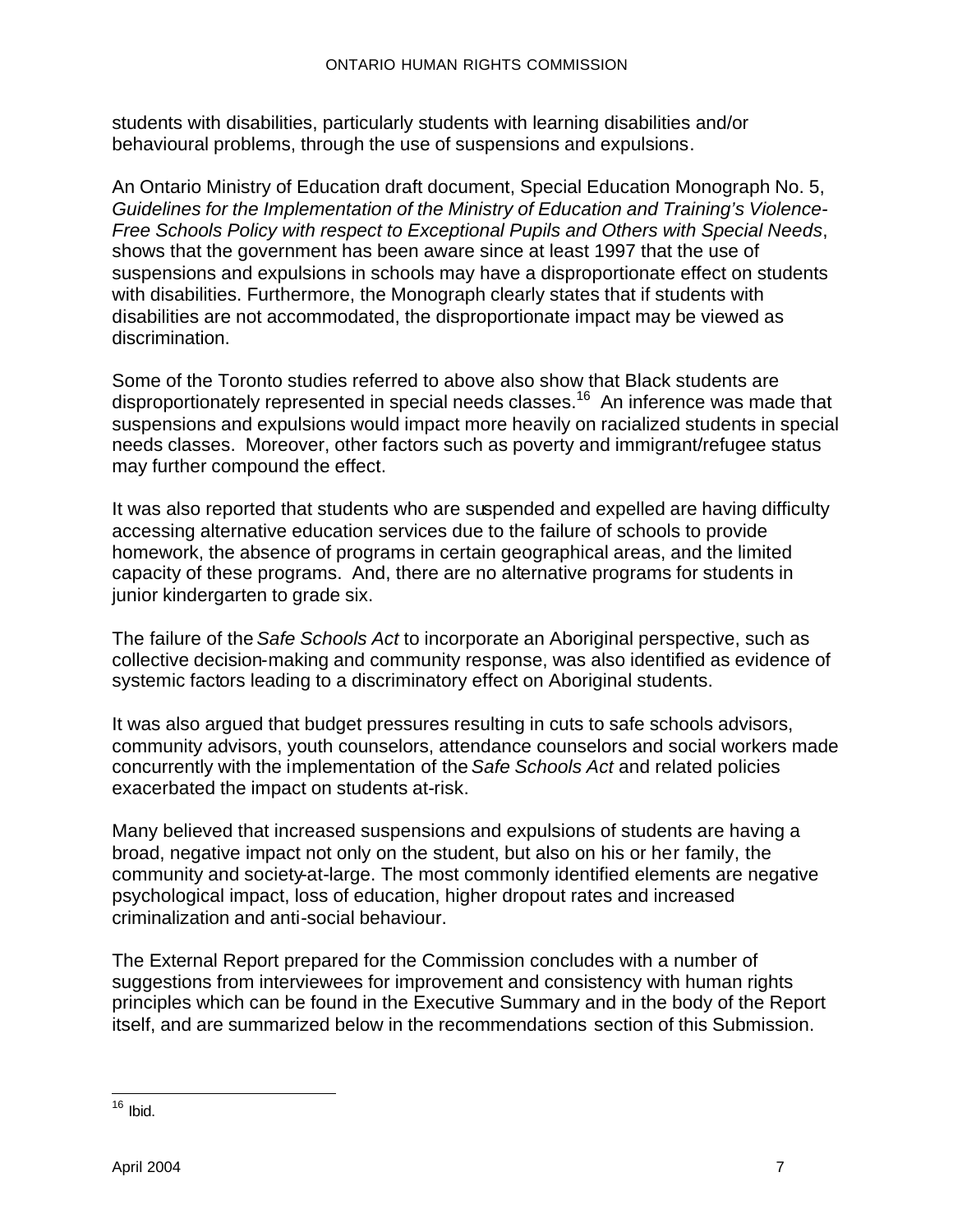## **Additional Findings from Two Commission Inquiries**

#### **RACIAL PROFILING**

During the Commission's 2003 inquiry into racial profiling,  $17$  there was a strong perception reported that the *Safe Schools Act* and school board policies applying the Act are having a discriminatory effect on racialized students. Again, participants emphasized that the discriminatory effect was also reaching beyond students and impacting on their families, communities and society at large. The most commonly identified impacts were: loss of education and educational opportunities; negative psychological impact; increased criminalization of children often for conduct that does not threaten the safety of others; and promotion of anti-social behaviours.

Loss of education or loss of educational opportunity was identified as one of the most significant and tangible losses a child can experience. At some schools, suspensions can be experienced as early as kindergarten to grade six. In some cases, students are out of school for a long period of time. The Commission heard that remedial work to be completed during the suspension is rarely assigned and, for students who are expelled, it is very difficult to get into an alternative program or another school. The result of this can be devastating to the child's future. Ambitions to pursue higher education can be shattered and even completing high school can be in doubt.

There was also a concern that the increased use of suspensions and expulsions is pushing students to drop out of school. This fear seems to be well founded, as there are American studies which confirm that suspension is a moderate to strong predictor of a student dropping out and that suspension and expulsion are one of the top three schoolrelated reasons for dropping out.<sup>18</sup>

And, it was reported to the Commission that children who are out of school are more likely to meet anti-social children and learn or engage in anti-social behaviours. For example, David R. Offord, Director, Canadian Centre for Studies of Children at Risk notes:

Once kids are out of the mainline and expelled, then they are on a different path, for sure. First, they don't have much to do during the day. They may make contact with older kids or other kids who are having difficulties. ... There is some literature that points out if you put anti-social kids together it escalates their anti-social behaviour. ... It can have an impact on the community in which they live and, of course, it contributes to an important problem in Canada, which is serious anti-social behaviour, both violent and non-violent.<sup>19</sup>

 $\overline{a}$  $17$  Supra, note 2.

<sup>18</sup> R.J. Skiba & R. Peterson, "The Dark Side of Zero Tolerance: Can Punishment Lead to Safe Schools?" (1999) 80(5) Phi Delta Kappan 372, online: <**http://www.pdkintl.org/kappan/kski9901.htm**>; L.M. DeRidder, "How Suspension and Expulsion Contributes to Dropping Out" *The Education Digest* (February 1991).

<sup>&</sup>lt;sup>19</sup> Interview with David R. Offord, Director, Canadian Centre for Studies of Children At-Risk, McMaster University, 6 May 2003. Cited in the Commission's report on r*acial profiling*, Supra, note 2.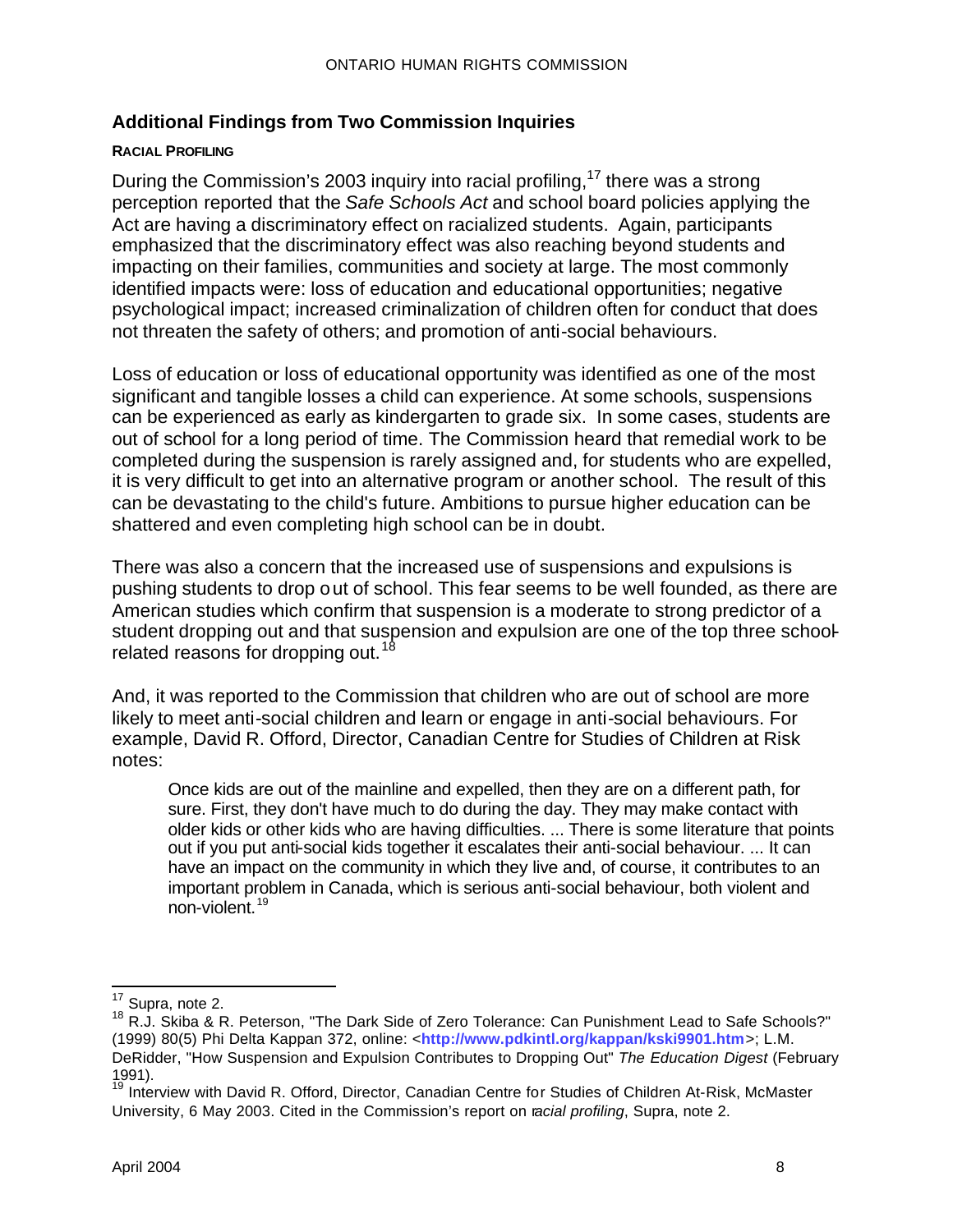#### **ACCESSIBLE EDUCATION FOR STUDENTS WITH DISABILITIES**

The Commission heard in its review of accessible education in Ontario<sup>20</sup> that the school system is not well equipped to deal with students whose disabilities may manifest in disobedient or disruptive behaviour. Consultees told the Commission that, in many cases, students are suspended or expelled without due consideration of their right to accommodation.

Justice for Children and Youth observed in their submission:

"Since the implementation of the *Safe Schools Act*...[there has been] an increase in the number of parents of students, and students reporting suspensions and expulsions to our offices. More specifically, there has been an increase in the number of reported cases of suspensions and expulsions by students identified by their particular boards of education as 'exceptional'. Quite often students are expelled or suspended for the very behaviour which makes them exceptional. For example, in two recent cases parents of students with Tourettes Syndrome reported to us that their children were being disciplined for swearing..., a behaviour which is beyond their control. In both of these cases, the student had been identified as exceptional."<sup>21</sup>

The Commission was told that students with disabilities are being ostracized for behaviour that may be beyond their control, and that the suspension and expulsion provisions of the *Safe Schools Act* are not being interpreted or applied consistently throughout the province.

The view was also expressed that the *Safe Schools Act* is often applied more strictly to children with disabilities from racialized communities resulting in 'intersecting' grounds of discrimination. For example, in its submission ARCH stated:

"[I]t is the view of some racialized communities that their children are more likely to be suspended or expelled than white children and that the *Safe Schools Act* is applied differentially to them. In many instances, although the conduct giving rise to the reprisal is disability related, the student's needs are not identified or supported." $^{22}$ 

The Commission recognized in its consultation report<sup>23</sup> that maintaining a safe learning environment for students, school staff and educators alike is an important objective. And where a student engages in behaviour that impacts upon the well-being of others, it may be open to education providers to argue that to accommodate that student would cause undue hardship on the basis of health and safety issues, specifically, that the accommodation would pose a risk to public safety. However, the seriousness of the risk will be evaluated only after accommodation has been provided and only after appropriate precautions have been taken to reduce the risk. The onus of proof will be on the education provider to provide objective and direct evidence of this risk.

 $\overline{a}$ 

 $20$  Supra, note 1.

 $21$  lbid.

 $22$  lbid.

 $23$  Ibid.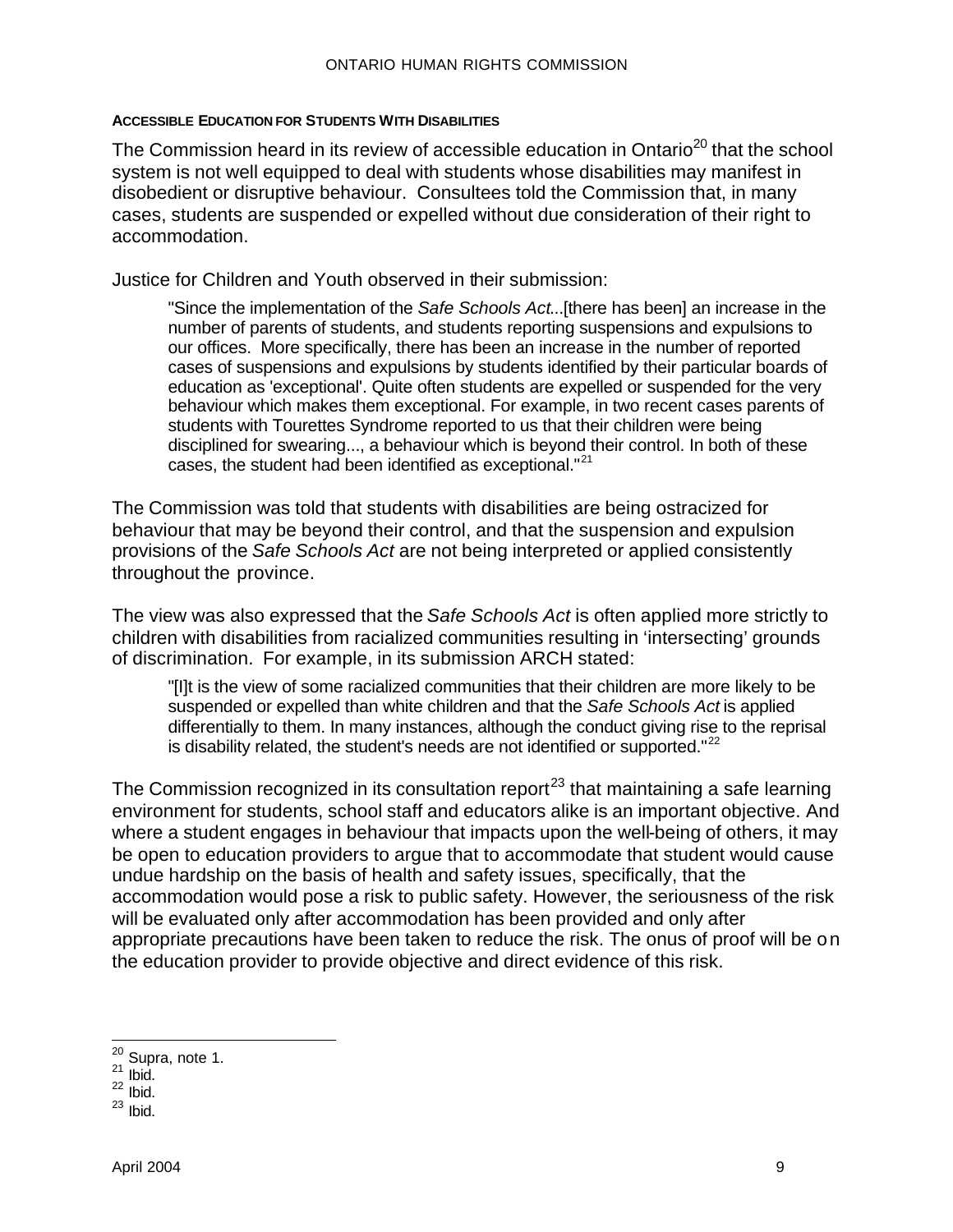## **REMEDYING DISCRIMINATORY EFFECT**

#### **The Commission's Position**

The Commission is of the view that the Ministry of Education and school boards ought to know and accept the existing evidence indicating that the application of "zero tolerance" disciplinary legislation, regulations and policies can have a discriminatory effect on racialized students and students with disabilities and can further exacerbate their already disadvantaged position in society. The Ministry of Education and school boards should be cognizant that this is a recognized phenomenon in other jurisdictions and should account for this by taking appropriate steps to monitor for and prevent this known discriminatory phenomenon.

The Ministry of Education and school boards should examine and implement alternative measures that would reasonably support the *bona fide* goal of safe schools and at the same time not result in a discriminatory effect on racialized students and students with disabilities.

The Ministry of Education and school boards should ensure that the individual circumstances of racialized students and students with disabilities are accounted for in the application of discipline. This would include assessing individual circumstances, exercising discretion in certain cases, ensuring the provision of appropriate accommodations to meet the needs of students with disabilities, and providing adequate alternative education services for all students who are suspended or expelled.

The Commission believes that engaging in these actions will help the Ministry of Education and school boards fulfill their responsibilities to provide for equal access without discrimination to education services in accordance with the Ontario *Human Rights Code*. 24

#### **Summary of Recommendations**

The following is a summary of specific recommendations based on findings outlined above from the Commission's two public inquiry reports on accessible education and on racial profiling, as well as the External Report prepared for the Commission.

The Ministry of Education and school boards should:

1. Accept and acknowledge the existence of the discriminatory effect of 'zero tolerance' legislation and policies, as well as the phenomenon of racial profiling; and, take steps to monitor for, prevent, and combat any discriminatory effect including developing or modifying legislation, policies, practices, training, awareness<sup>25</sup> and public relations activities, and report publicly in this regard;  $^{26}$ 

 $\overline{\phantom{a}}$ <sup>24</sup> The right to freedom from discrimination under the *Human Rights Code* also applies to the private school sector.

<sup>25</sup> Commission's report on racial profiling, Supra note 2, recommendation #12. Also see, External Report prepared for the Commission on the effect of safe schools legislation and policies, Supra note 3, recommendation #5.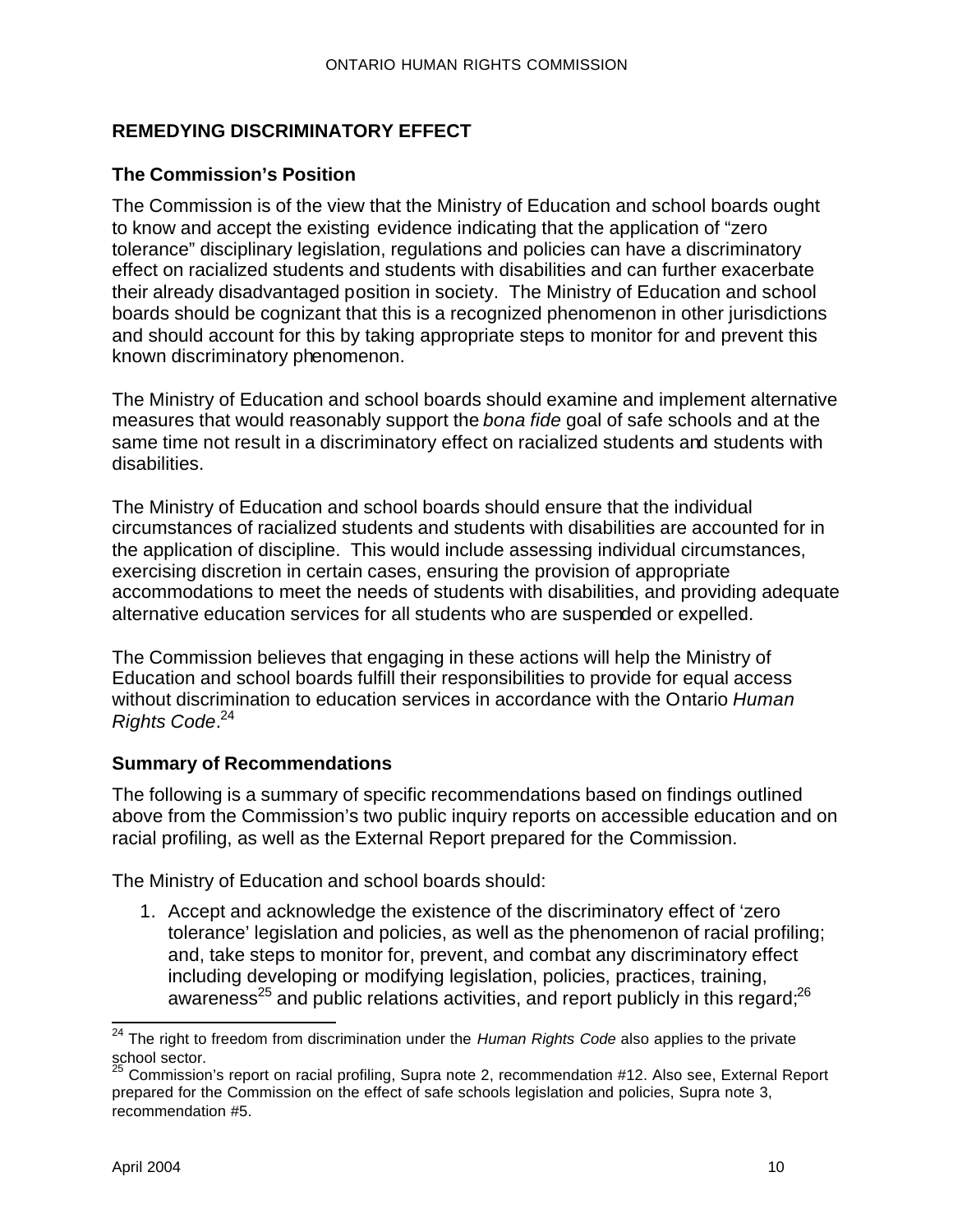- 2. Address the perceptions and real experiences of affected communities, including meeting with communities to discuss concerns and develop solutions;<sup>27</sup>
- 3. Collect and analyze data on suspension and expulsions under the *Safe Schools Act* and school board policies in order to monitor, prevent and combat any discriminatory effect on individuals protected under the *Code,* including students from racialized communities and students with disabilities. Consult with affected communities and the Ontario Human Rights Commission to establish appropriate guidelines on the collection and use of data, including ensuring anonymity and using data only for the purpose of addressing inequities and promoting compliance with the *Code*; 28
- 4. Incorporate more anti-discrimination and diversity training in the elementary and secondary school curriculum. Improve recruitment, retention and promotion of employees who are members of racialized groups.<sup>29</sup> This should also be the case for private schools operating in Ontario.<sup>30</sup>
- 5. Implement or restore support positions such as community advisor, youth outreach worker, attendance counselor and social worker positions;<sup>3</sup>
- 6. In accordance with the *Human Rights Code*, fulfill the duty to accommodate, rather than suspend or expel, a student for disability-related behaviour;<sup>32</sup>
- 7. Remove all references to "zero tolerance" in school board policies;<sup>33</sup>
- 8. Establish a better balance between punishment, on the one hand, and conflict resolution, peer mediation, prevention, human rights protection and equity, on the other. $34$  This could include making use of in-school suspensions;  $35$  and mandating mediation before an expulsion hearing: 36
- 9. Establish and fully fund a sufficient number of alternative programs for *all* suspended and expelled students;  $37$

 $\overline{\phantom{a}}$  $^{26}$  Commission's report on racial profiling, Supra note 2, recommendation #6.

<sup>27</sup> Ibid, recommendation #9.

<sup>28</sup> Ibid, recommendation #10. Also see: Commission's report on accessible education, Supra note 1, recommendation #6; and, the External Report prepared for the Commission on the effect of safe schools legislation and policies, Supra note 3; *Individuals with Disabilities in Education Act* 20 U.S.C. at 1418(c); Draft Comprehensive and Integral International Convention on the Protection and Promotion of the Rights and Dignity of Persons with Disabilities, at Article 6, United Nations Ad Hoc Committee, January 2004.  $29$  Ibid, recommendation #14.

<sup>&</sup>lt;sup>30</sup> Ibid, recommendation #13.

<sup>&</sup>lt;sup>31</sup> External Report prepared for the Commission on the effect of safe schools legislation and policies, Supra note  $3,$  recommendation #10.

Commission's report on accessible education, Supra note 1, recommendation #5. Also see, the External Report prepared for the Commission on the effect of safe schools legislation and policies, Supra note 3, recommendation #4.<br> $\frac{33 \text{ F}}{24}$ 

External Report prepared for the Commission on the effect of safe schools legislation and policies, Supra note 3, recommendation #2

 $34$  Ibid, recommendation #6.

<sup>&</sup>lt;sup>35</sup> Ibid, recommendation #7.

<sup>36</sup> Ibid, recommendation #8.

<sup>37</sup> Ibid, recommendation #3.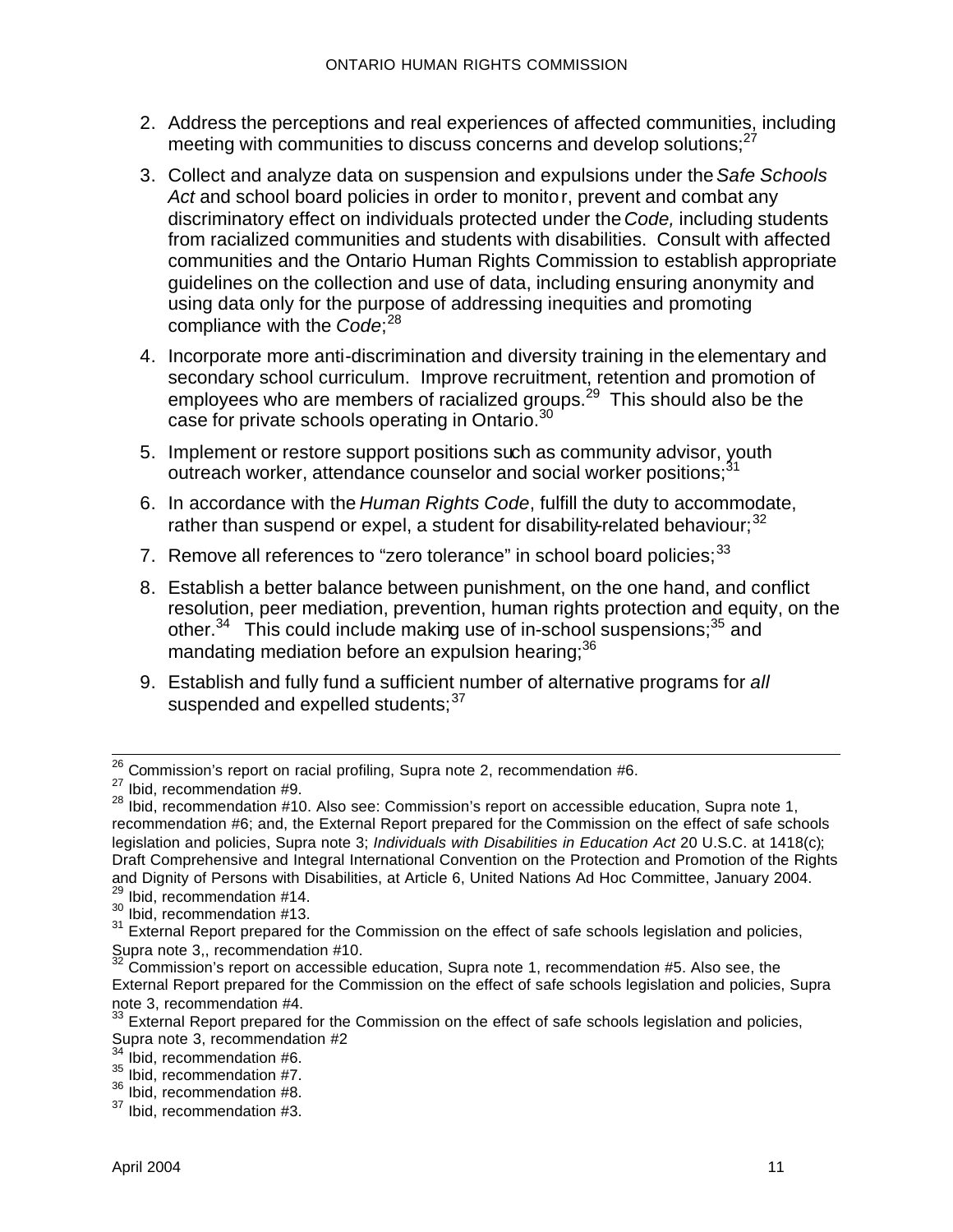10.Review practices to ensure responsiveness to the unique needs of Aboriginal persons.<sup>38</sup>

#### **Next Steps**

The Commission encourages the Ministry of Education and school boards to:

- 1. Review empirical and other relevant research and recommendations set out in earlier studies and reports on the discriminatory effects of 'zero tolerance' discipline policies;
- 2. Review and respond to the findings and recommendations set out in this Submission of the Commission and the External Report presented to the TDSB Task Force, in a timely manner pursuant to the release of findings of the TDSB Task Force;
- 3. In addition to all the other recommended actions set out in the Commission's reports on racial profiling and on accessible education, also respond to the particular concerns with respect to the potential discriminatory effects of safe school legislation and policies, in accordance with the timelines set out in those reports.

For its part, the Commission will:

- 1. Continue to exercise its broad mandate under the *Code* to forward human rights policy through research and monitoring, inquiries, advice, communication and public education; and in particular, encourage cooperation between government, the education sector and affected individuals and communities and their representatives, in order to address concerns raised regarding the potential discriminatory effect of safe schools legislation and policies on racialized students and students with disabilities;
- 2. Monitor progress made on the recommended actions set out in this Submission to the TDSB Task Force on Safe and Compassionate Schools, and in the External Report, as well as the recommendations set out in the Commission's inquiry reports on racial profiling and on accessible education;
- 3. To the extent that the issues raised are not addressed, possibly undertake further inquiries;
- 4. In accordance with the Commission's mandate under section 29 of the Code, make this Submission and the External Report available to the public.

## **CONCLUSION**

The existence and mandate of the TDSB's Task Force is a very positive step and presents the opportunity to address the findings and views of the Commission and many others summarized in this Submission: that there is a very strong perception in

 $\overline{\phantom{0}}$  $38$  lbid, recommendation #9. Also see, the Commission's report on racial profiling, Supra note 2, recommendation #4.